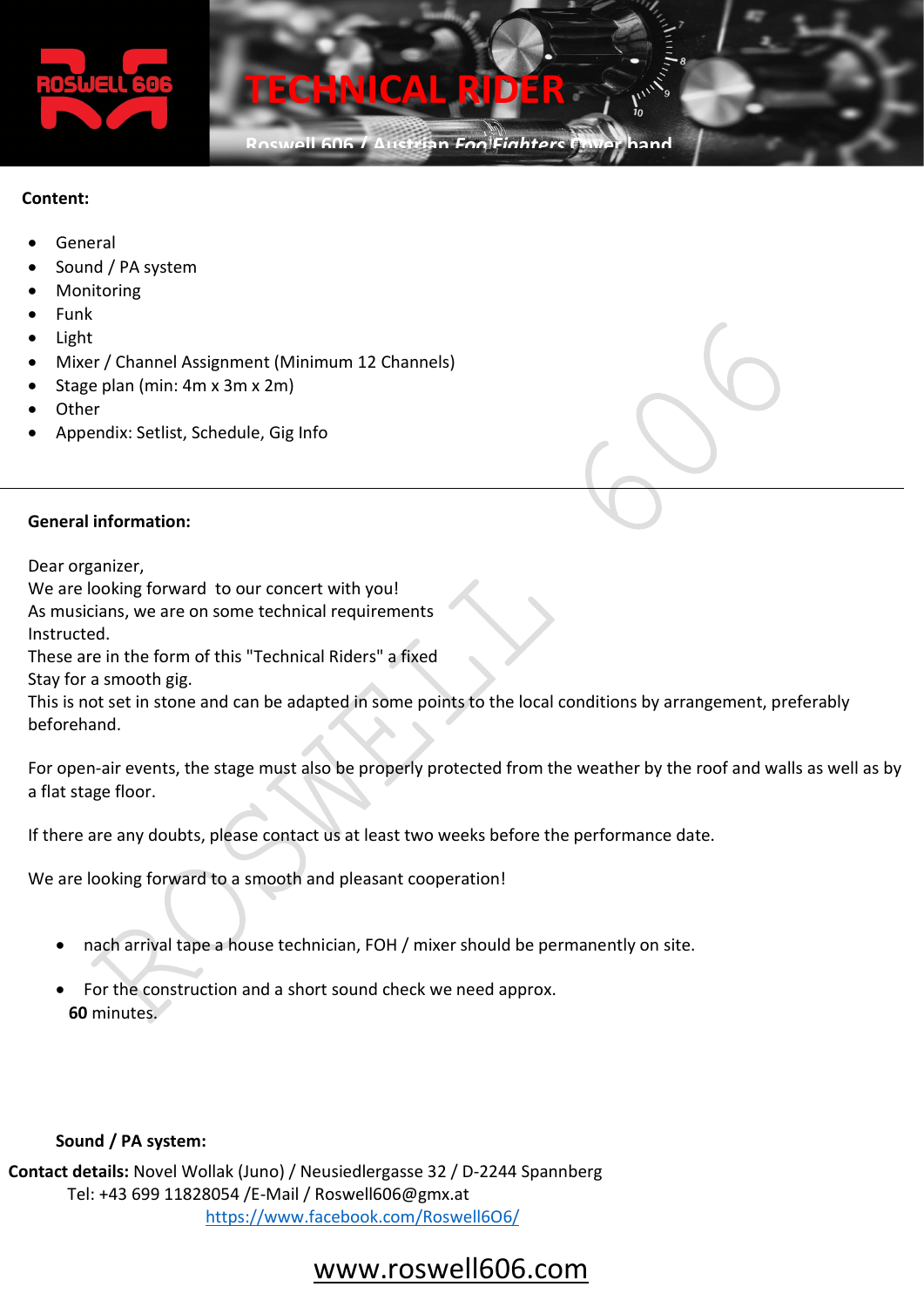

Roswell 606 / Austrian Foo Finhter

The facility should be appropriate to the venue and in a be technically perfect condition.

At least one technician must be present during the entire event. are available. For possible damage to the local clay and Lighting system is liable to the organizer.

#### Monitoring

Minimum: 2-3 floor wedges, of the same type 15"/2", individually miscible. 1x Drum Fill Monitor.

```
==References====External links== our own in-ear monitoring with!)
and at Bedarf 1xFrFr Monitorbox for Gitarrist 2.
```
#### Funk

Michael:Line6 Relay G30, guitar radio link, 2.4 Ghz, Channel 6 IEM: Yes Juno:Micro: FunkIEM: Ja Geri: NO Bass:NO Valentine:NO

#### Light

We do not have a lighting technician and look forward to a competent and creative lighting technician who will illuminate the show in an atmospheric way. Thank you very much!!

 Contact details: Novel Wollak (Juno) / Neusiedlergasse 32 / D-2244 Spannberg Tel: +43 699 11828054 /E-Mail / Roswell606@gmx.at https://www.facebook.com/Roswell6O6/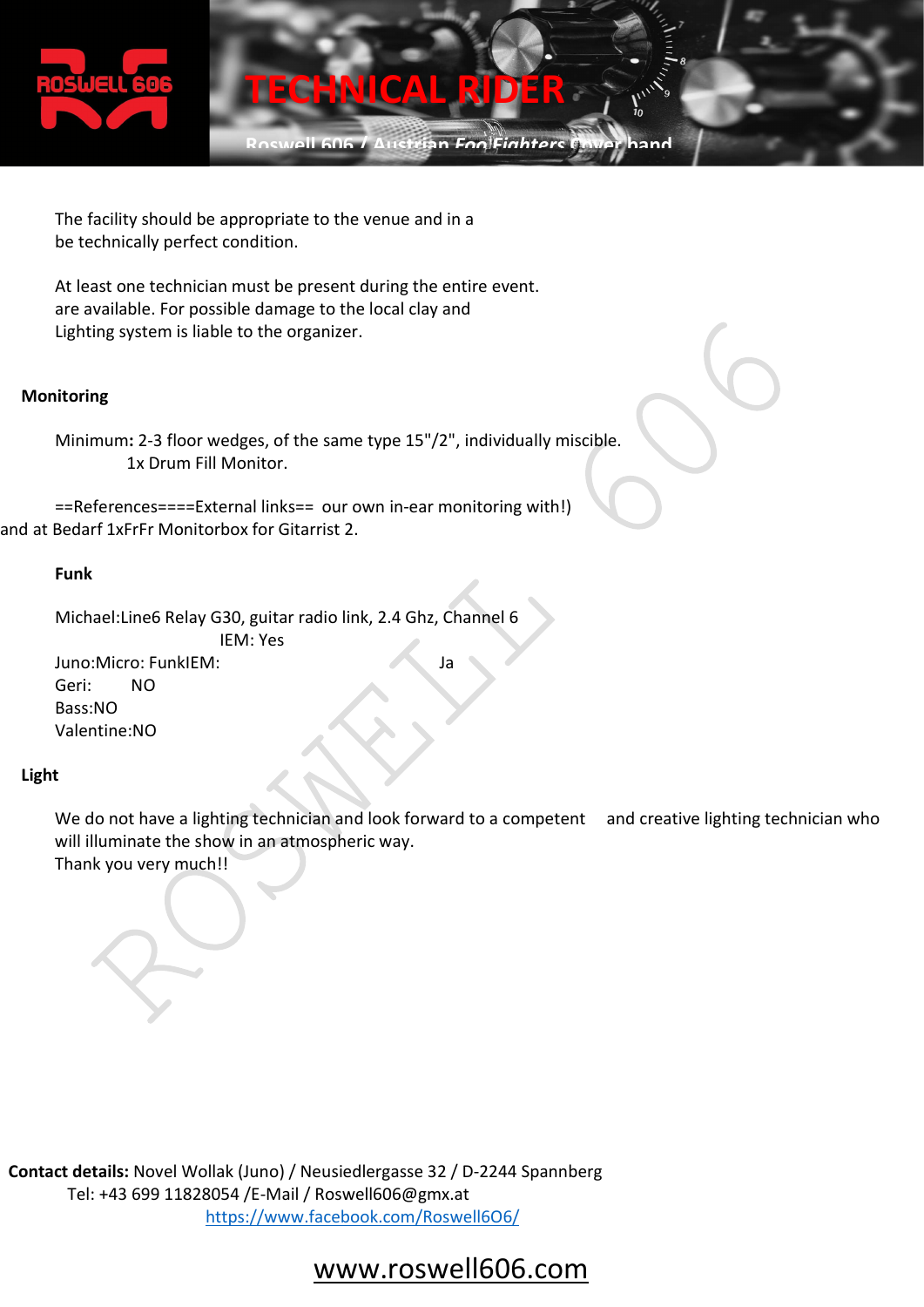

Roswell 606 / Austrian FoolFinhters Caver hand

#### Mixer / Channel Assignment (Minimum 12 Channels)

| <b>MIXING CONSOLE</b> |                    |                   |                      |                      |                |           |                      |  |
|-----------------------|--------------------|-------------------|----------------------|----------------------|----------------|-----------|----------------------|--|
| <b>PATCH</b>          | <b>User</b>        | <b>Instrument</b> | Input                | Info                 | Setup/EQ       | <b>FX</b> | <b>Monitor</b>       |  |
|                       | Roman              |                   |                      |                      |                |           |                      |  |
| $\mathbf{1}$          | (Juno)             | Vocals/Lead       | <b>XLR</b>           | PAN center           | Reverberation  | ?         | IEM                  |  |
|                       |                    |                   | Git Amp Marshall     | Microphone from      |                |           |                      |  |
|                       |                    |                   | 50 Watt Combo)       | the organizer        |                |           | No(Amp on            |  |
| $\overline{2}$        | Geri               | Git 1             | Microphoned          | PAN 50% left         | neural         | NO        | Stage)               |  |
|                       |                    |                   |                      |                      |                |           | Wedge                |  |
|                       |                    |                   |                      |                      |                |           | Optional             |  |
|                       |                    |                   |                      |                      |                |           | Headrush             |  |
|                       |                    |                   |                      |                      |                |           | FrFR12 on            |  |
| 3                     | Michi              | Git 2             | <b>XLR (NO 48V!)</b> | <b>PAN 100% Left</b> | neutral        | <b>NO</b> | stage (self)         |  |
|                       |                    |                   |                      |                      |                |           | Wedge                |  |
|                       |                    |                   |                      |                      |                |           | Optional<br>Headrush |  |
|                       |                    |                   |                      |                      |                |           | FrFR12 on            |  |
|                       |                    |                   |                      |                      |                |           | stage (self-         |  |
| $\overline{4}$        | Michi              | Git 2             | <b>XLR (NO 48V!)</b> | PAN 100% Right       | neutral        | <b>NO</b> | employed)            |  |
|                       |                    |                   | 3.5" Jack /DI (or    |                      |                |           |                      |  |
|                       |                    |                   | Amp                  |                      | high cut 3khz, |           |                      |  |
| 5                     | <b>BASS</b>        | <b>Bass</b>       | microphoned)         | PAN 50% right        | comp.          | <b>NO</b> | Wedge                |  |
| 6                     | Valentine          | Drums / Snare     | <b>XLR</b>           |                      |                |           | Wedge                |  |
| $\overline{7}$        | Valentine          | Drums / Bass      | <b>XLR</b>           |                      |                |           | Wedge                |  |
|                       |                    | Drums/            |                      |                      |                |           |                      |  |
| 8                     | Valentine          | Overhead          | <b>XLR</b>           |                      |                |           | Wedge                |  |
| 9                     | Valentine          | Vocals            | <b>XLR</b>           | Center               | Reverberation  |           | Wedge                |  |
|                       |                    |                   | $Drums - all$        |                      |                |           |                      |  |
|                       |                    |                   | microphones from     |                      |                |           |                      |  |
|                       |                    |                   | the organizer        |                      |                |           |                      |  |
|                       | $\pmb{\mathsf{x}}$ |                   |                      |                      |                |           |                      |  |
|                       | X                  |                   |                      |                      |                |           |                      |  |
|                       | X                  |                   |                      |                      |                |           |                      |  |
|                       | $\pmb{\times}$     |                   |                      |                      |                |           |                      |  |
|                       | X                  |                   |                      |                      |                |           |                      |  |
|                       | X                  |                   |                      |                      |                |           |                      |  |
|                       |                    |                   |                      |                      |                |           |                      |  |

 Contact details: Novel Wollak (Juno) / Neusiedlergasse 32 / D-2244 Spannberg Tel: +43 699 11828054 /E-Mail / Roswell606@gmx.at https://www.facebook.com/Roswell6O6/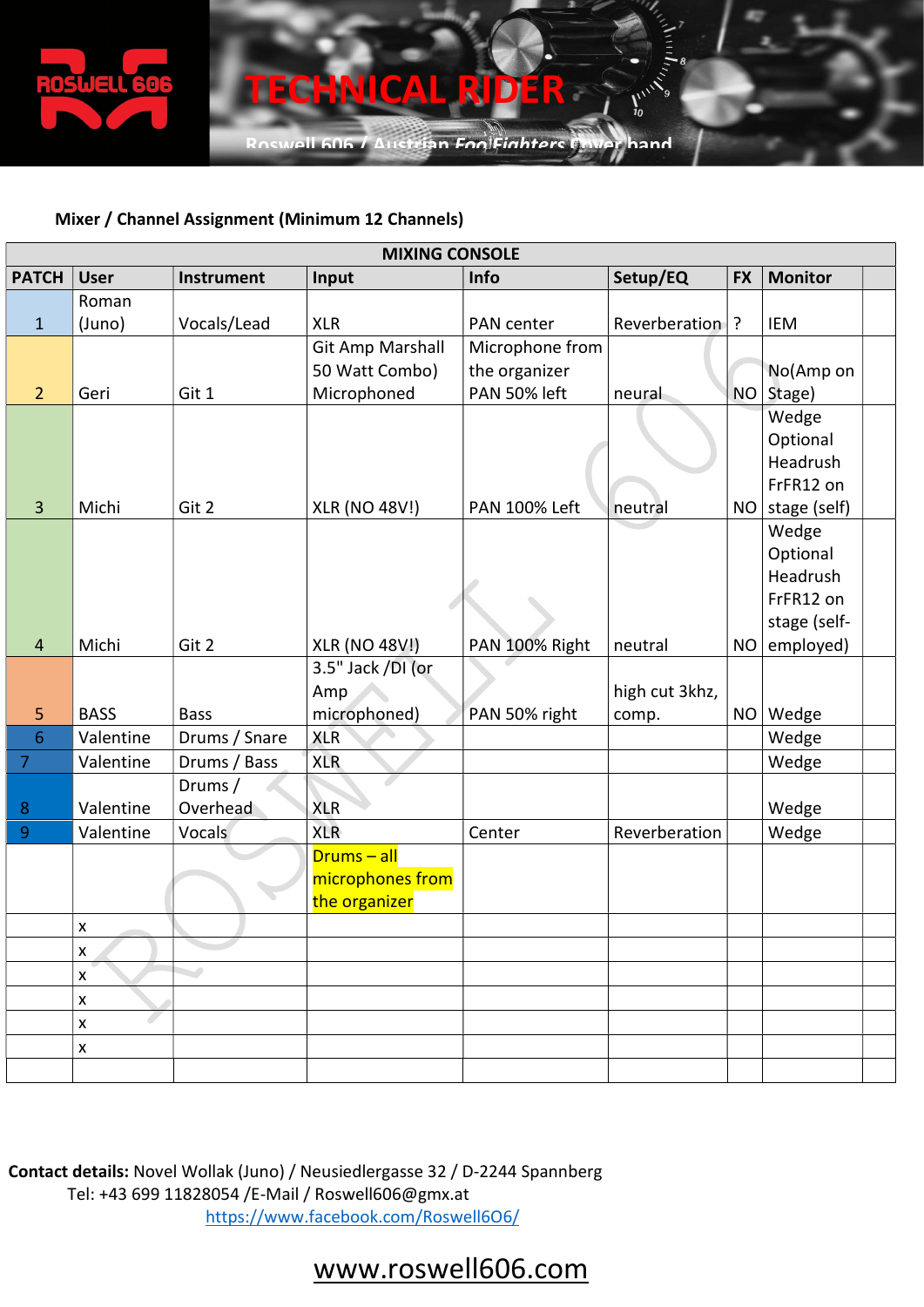

Bühenplan: (comparatively, stage size min. 4m x 3m x 2m)



 Contact details: Novel Wollak (Juno) / Neusiedlergasse 32 / D-2244 Spannberg Tel: +43 699 11828054 /E-Mail / Roswell606@gmx.at https://www.facebook.com/Roswell6O6/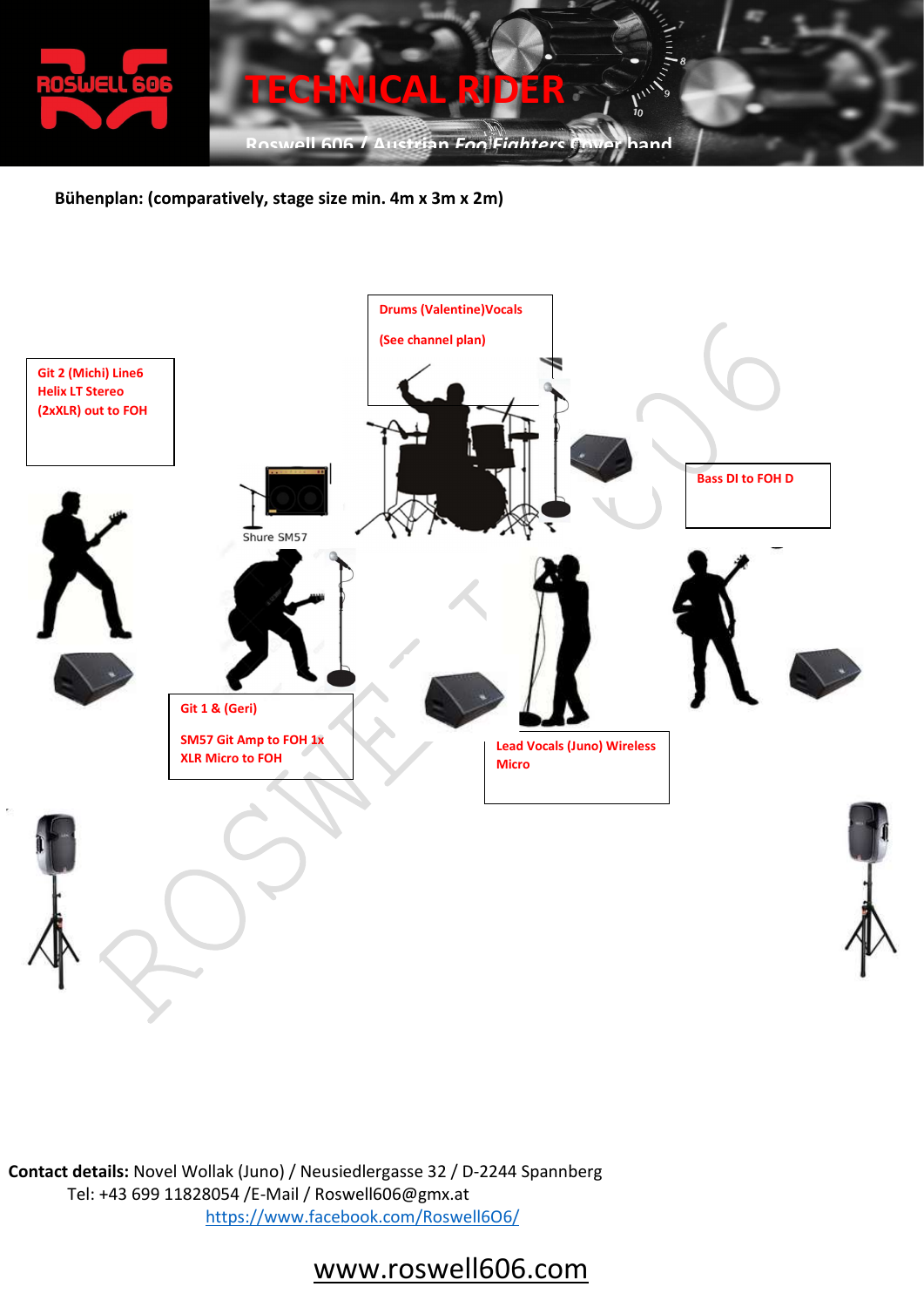

Roswell 606 / Austrian Foo Finhter

#### **Other**

#### Power supply:

On stage should at least 3 Schuko 3-fold plugs (16A) exist.

#### Pathways:

Sufficient XLR cables, or "Stagebox" and tripods for the microphones should be available, jack cables are brought by yourself.

Fee:

Depending on the agreement...

#### AKM:

AKM registration, processing and costs shall be borne by the organizer.

#### Photos, videos, Facebook & Co.

Publication of photos, videos and audio files may only be published by prior arrangement (which photos? etc. ) are made.

#### Thank you very much!!

that you took the time to read this rider. If details are not feasible, we would like to ask you -in advance- with our contact person Get in touch. (See contact details)

We are looking forward to a good cooperation and a successful show!

Best regards, ROSWELL 606

 Contact details: Novel Wollak (Juno) / Neusiedlergasse 32 / D-2244 Spannberg Tel: +43 699 11828054 /E-Mail / Roswell606@gmx.at https://www.facebook.com/Roswell6O6/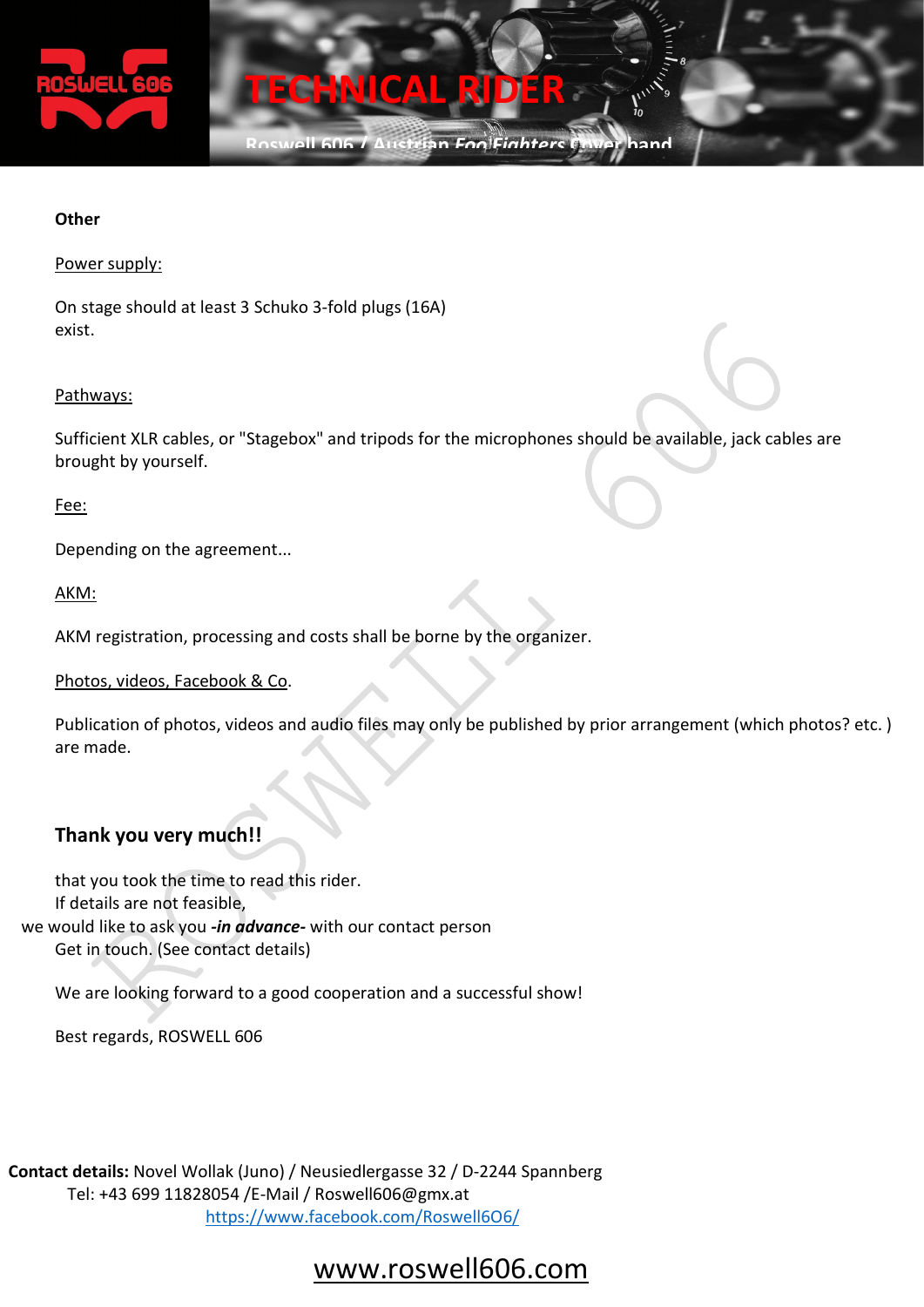

Roswell 606 / Austrian FoolFinhter

#### Schedule, gig info:

 Location:XY Date:XY Soundcheck/Setup:XY Showtime: XY Playing Time: 90min Gage: XY AKM: Organizer

#### Appendix:

Setlist: (just as an example, if necessary please request current setlist !!)



These Days Long Road to ruin

> Shame Making a fire Cloudspotter

Times like these

Big Me Cold Day in the Sun Molly's Lips

In the Clear Everlong Monkey Wrench Smells like teen Spirit Best of you

> Arlandria Walk The Pretender

 Contact details: Novel Wollak (Juno) / Neusiedlergasse 32 / D-2244 Spannberg Tel: +43 699 11828054 /E-Mail / Roswell606@gmx.at https://www.facebook.com/Roswell6O6/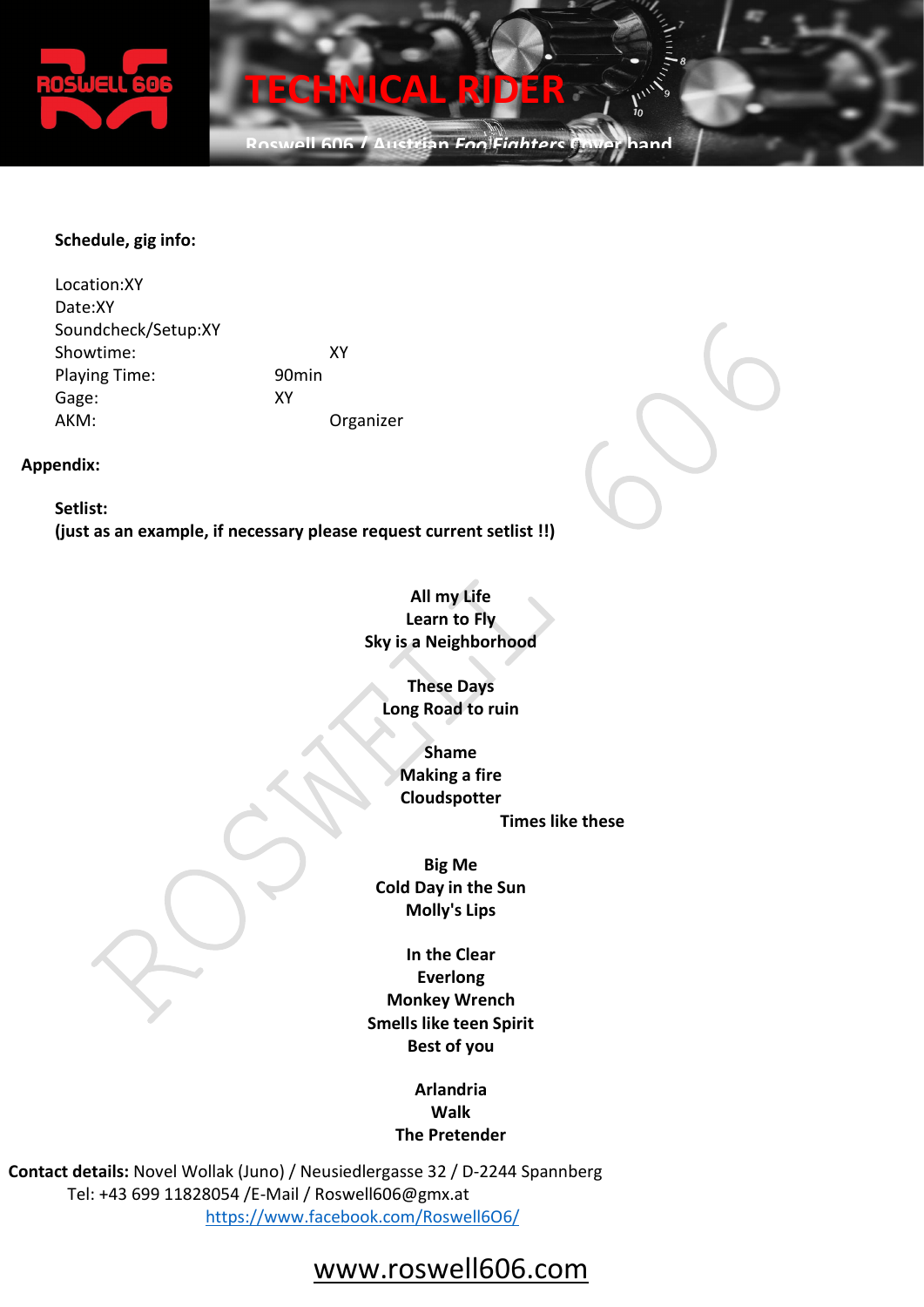

Roswell 606 / Austrian FoolFinhters Caver hand

Wheels My Hero

Notes:



i0

 Contact details: Novel Wollak (Juno) / Neusiedlergasse 32 / D-2244 Spannberg Tel: +43 699 11828054 /E-Mail / Roswell606@gmx.at https://www.facebook.com/Roswell6O6/